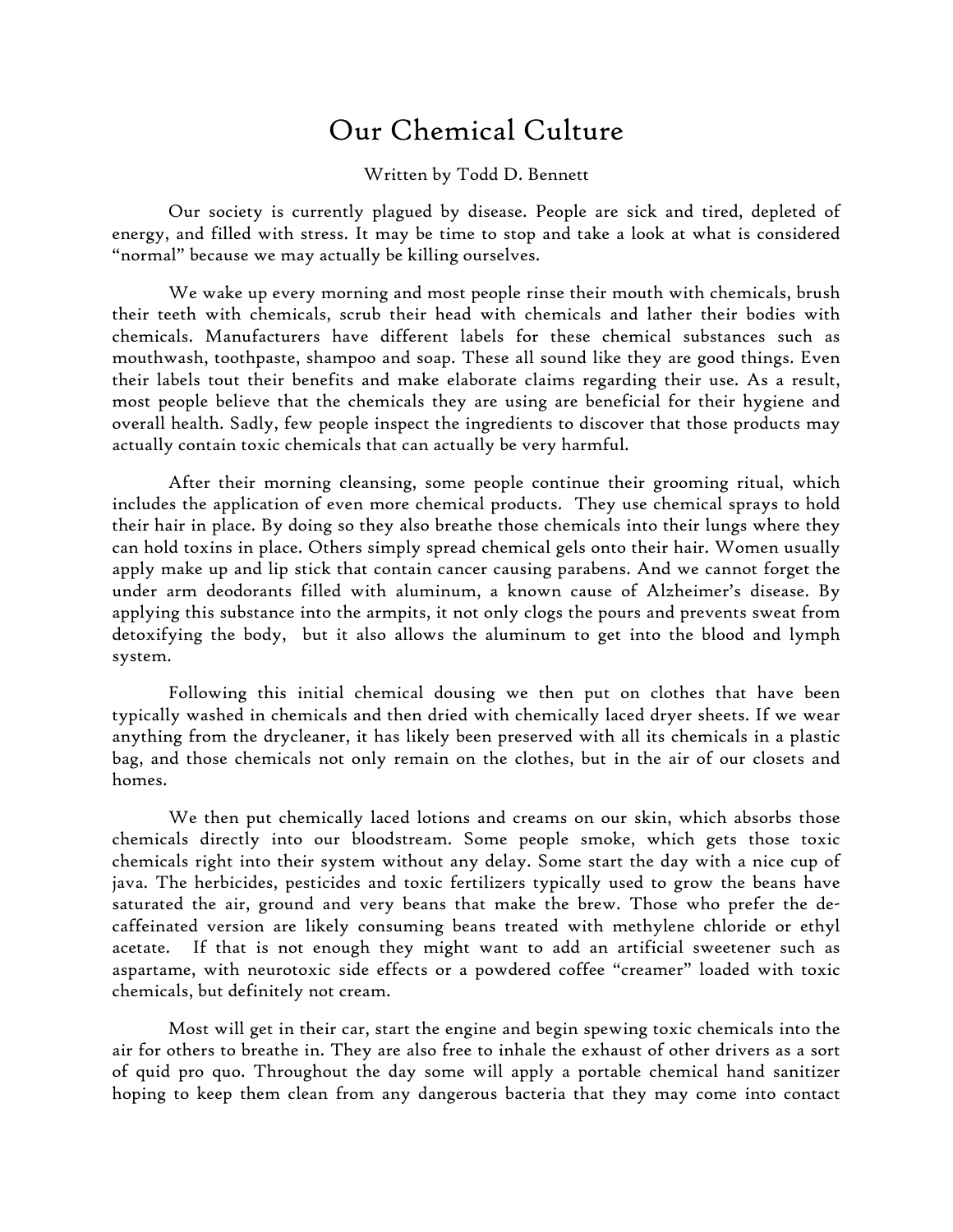with. All will probably intermittently satisfy their appetites by ingesting chemically laced processed items that are believed to be food or snacks.

This begs the question regarding what is food. Is it anything that can be put in your mouth, chewed and swallowed, or does it carry some implication of being nutritious and therefore good for you. Because we purchase these items in supermarkets that are supposed to be selling edible items, most assume that it is all right to eat these things. The worst that we can imagine is that we might get fat from eating too much of it, or too much of the wrong kind. Most never imagine that these stores would actually sell poisons or toxins that can kill us if ingested. Surely the government would not allow such a thing!

Sadly, many items packaged and sold as foods are filled with chemicals that can lead to your demise, not just increased size. As with the coffee, most non-organic food derived from plant seeds are inundated with toxic herbicides, pesticides and fertilizers – much of which derived from bomb ingredients and military chemical agents. (i.e. ammonium phosphate, napalm and agent orange to name a few). The chemical companies have found ways to repackage and market their chemicals in peace time as well as war time.

Many of those poor little seeds have been prepared for the chemical bombardment through a process known as genetic modification. In other words, their genes have been modified to resist the chemicals and while the natural weeds around them die, they grow and grow big thanks to those bomb derived fertilizers. The seeds and their resulting crops are known as Genetically Modified Organisms – GMO's. In some instances, the genes of the seeds are being mixed with other insect and animal genes in a sort of Frankenstein type food experiment in which we are all acting as lab rats and guinea pigs. Sadly, the soil that is so important for the seeds to grow in is being destroyed by this scientific and chemical oriented agricultural process that is spiraling out of control.

GMO's have been in the US food supply for quite some time, unbeknownst to the majority of consumers. I doubt that anyone would willingly purchase and consume these hybrid experiments, but most people are unaware of their presence. There is no requirement to notify consumers whether GMOs are present in a product. As a result, the inclusion of GMOs is now accelerating, and they are quickly filling the ingredients of all the processed foods on the supermarket shelves. In fact, most of the corn, sugar beets, wheat and soy produced in the United States is genetically modified.

Sadly, we have no idea what these genetically modified and chemically seeped substances do to our bodies once consumed. We can deduce that it is probably not good, but only time will tell. Interestingly, if the effects are bad, the companies associated with GMO's have been preemptively immunized by the President of the United States and Congress. President Barak Obama apparently felt it was important to protect companies such as Monsanto, one of the major players in the GMO industry. On March 26, 2013 he signed a bill numbered HR 933 into law, that included a provision dubbed "The Monsanto Protection Act."

This should be a clear sign to the populace that the government of the United States is not concerned about their health. If the government was concerned about their health it would be addressing the cause of disease and sickness which is clearly focused on the "food" industry and the environment. Instead the government allows the sickness and then forces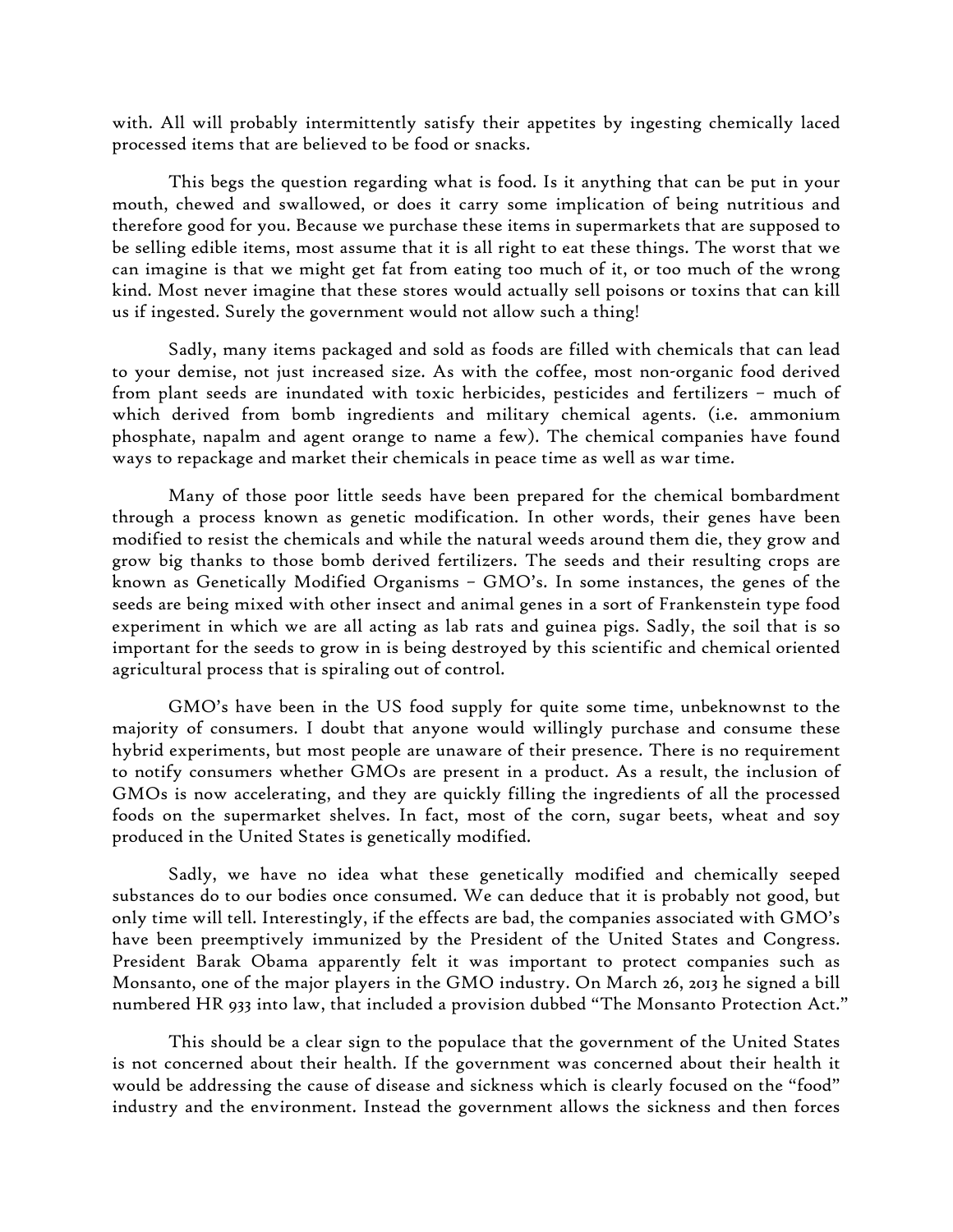its citizenry to buy insurance so when they inevitably become sick, the drug companies and hospitals can continue to profit. Of course they will never cure the patients because the source of the disease and sickness is not being addressed and only getting worse.

So far, we have only discussed plants. If we eat an animal it is very likely that the animal has lived a miserable existence and was killed in a horrible fashion in an industrialized slaughterhouse. It has probably not been permitted to live the life that it would normally live or even eat the foods that it would normally eat. These animals are actually treated much like crops - manipulated to maximize growth and then quickly processed to get to market. These animal "crops" have likely been fed chemically laced foods and even animal byproducts, thus turning them into cannibals. They are also injected with steroids to grow big and antibiotics to keep from dying in the filthy environment in which they exist. Just in case any disease did happen to slip by, the processed meat is often soaked in ammonia, not something that should be consumed, before it is packaged. Throughout this entire process quality has been ignored for the sake of quantity, because it is after all, a business and the bottom line is profit.

Of course, when the product finally makes it to our dinner plate we then consume all of these "ingredients" when we eat the animal products, including the despair and the fear that filled their miserable existence. There is a spiritual dimension to all of this that cannot be ignored. The ancients understood the respect that should be shown when an animal loses its life to provide us with food. I believe that this may be one of many gauges of the "soul" of our society. Of course, we permit the killing of our most vulnerable – the unborn – so why should we have any respect for the animals that we eat.

Our ethics are clearly conflicted on many levels. While we have laws regarding the humane and ethical treatment of our pets, those same laws do not appear to apply to the animals that we eat. It seems that there is no industrialized meat, poultry or fish product that has been immunized from these problems. This is a very complex and serious issue that is an altogether different subject.

So over all, it is generally agreed that we are not getting nutritious quality food on our plates unless we focus and work really hard at it. Regrettably, most simply do not have the time to spend on such a quest for healthy food. We are a culture that runs on convenience. Because of our societal time crunch, many do not have that time or the resources to prepare and cook meals as was done in the past. Due to the fiscal pressures on most households, wives and mothers are forced to work, thus taking away the time traditionally appropriated to prepare meals.

As a result, many look to prepackaged processed foods that can be "cooked" in a microwave oven. Just in case there was actually any nutritional value in the food, the "nuking" process will kill it all, so the now nutrition less substance will at least be hot to eat. Of course the residues of the plastic packaging might seep into the foods. The good news is that they are tasteless, although they will screw up your hormones as your body will recognize them as "xeno-estrogens." The same plastic seepage effect can be obtained by storing our food in plastic wrap and plastic containers. If we use aluminum foil we may even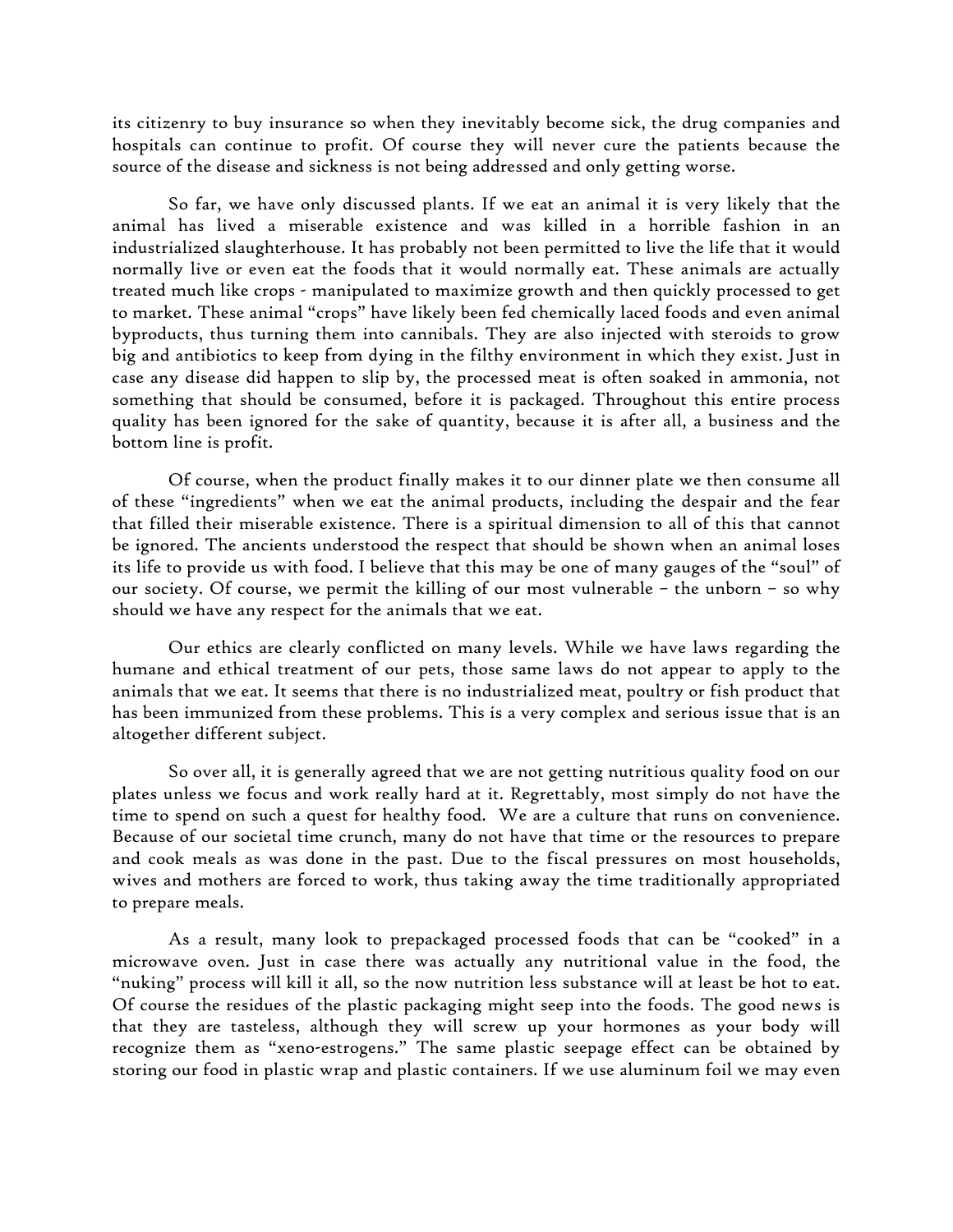get the added benefit of increasing our chances of getting Alzheimer's disease. Of course, this is also the case with drinks contained in aluminum cans.

If you want to get chemical leakage into your food using "old school" cooking techniques, simply use aluminum cookware or pans coated with Teflon or other chemical substances. Hey, what's the big deal about a few added chemicals as long as your food doesn't stick to the pan.

When we finish eating our meals and everything is all stored away, most like to immerse their pots, pans, plates, cups and utensils in chemicals that we call dish detergent. They can then consume the chemical residue along with their next meal. We clean our countertops with chemicals and scrub our windows, sinks, showers, tubs, toilets, floors and rugs with a variety of specialized toxic "cleaners." Each of these have been highly engineered and specifically designed to fight the various mutant strains of dirt and grime that must have evolved over time because our ancestors never seemed to need all of these highly advanced cleaners. They simply used soap and water. Sadly, soap and water are apparently no longer capable of combating the newer and more virulent forms of dirt that plague our modern homes. We now need to fill our homes with stronger and more toxic chemicals which leave that "clean" smell once applied.

Just in case the toxic smells of these substances that fumigate our homes are not enough to convince us that our homes are "clean," we may even decide to spray chemical ridden "air fresheners" into the air we breathe. Sadly, we are meant to breathe in fresh, clean, pure air – not chemically laced air filled with toxic gases. No chemical spray can clean the air. The only thing that will "freshen" the air is to cleanse it from all of the chemical pollutants that we putting into it.

Before we finish on the inside we may want to address one more issue, the alien intrusion of bugs and rodents. If those pesky little creatures have the audacity to trespass into your domain, there is a veritable arsenal of toxic tools at your disposal. From toxic sprays, traps, baits and poisons there are plenty of chemical remedies that you can use to further pollute your home environment.

Once we have finished cleaning the inside, we can then focus on the outside. It is there where we pull out the really toxic chemicals to spray on our lawns in order to kill weeds and those unsightly dandelions, which happen to be one of the major sources of food for honey bees. We also use specialized chemicals to spray the bugs before they approach our dwellings, or eat our plants. While outside we might even desire to grow our own food, so many buy GMO seeds and spray them with all the previously mentioned chemicals and fertilizers packaged for home use.

To relax, we then fill our pools with toxic chemicals to kill the algae and bacteria. We then experience a full bodied chemical immersion. Instead of just soaking up chemicals through our hands and lungs, the pool allows us to absorb chemicals through all of our pores which then passes them directly into our bloodstream. In order to avoid soaking up too much sun, we spray or spread on chemical screens to protect us from those nasty rays that actually help promote Vitamin D production in our bodies. We then quench our thirst with chemically flavored and colored drinks.